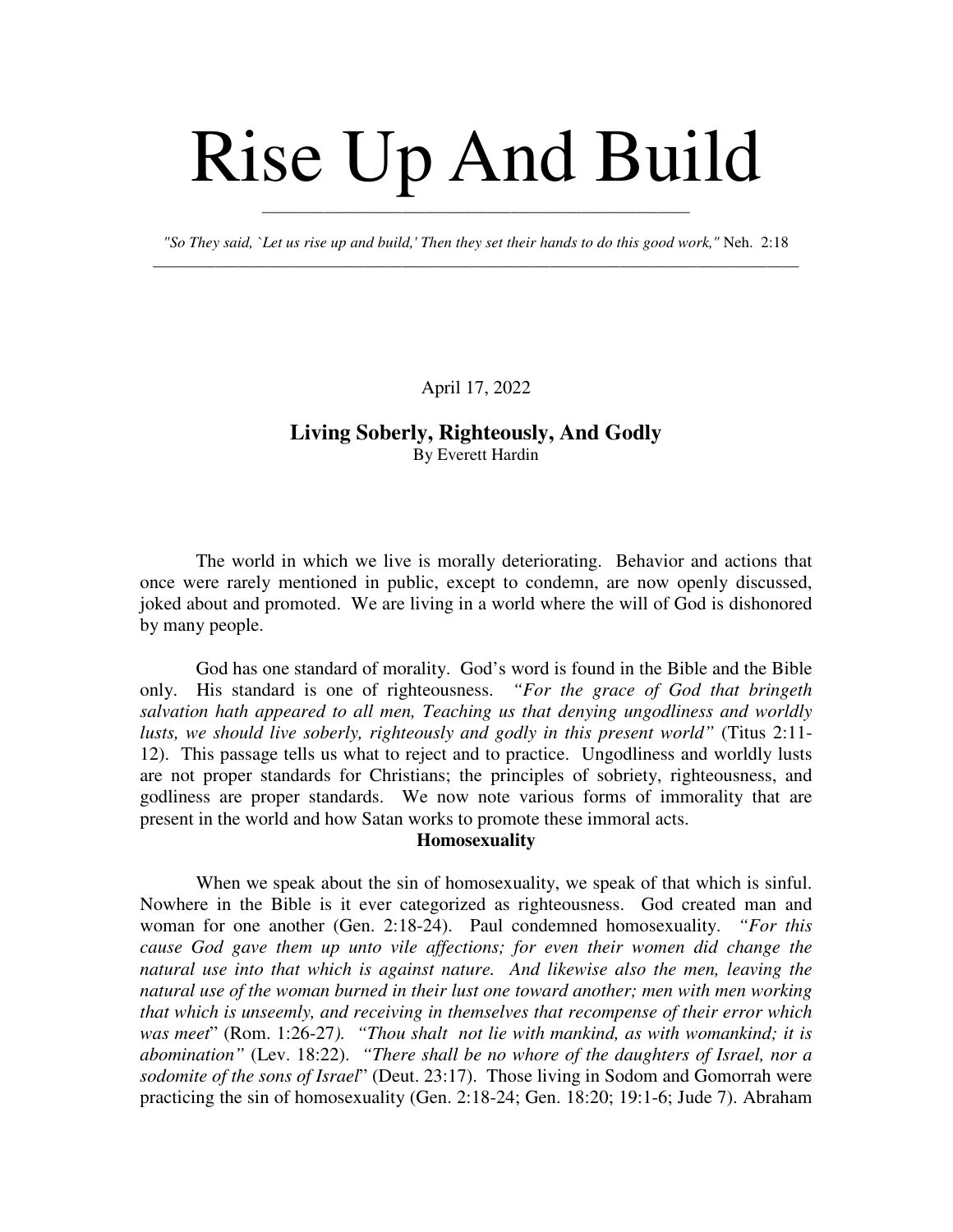said, "*Would you destroy the righteous with the wicked*" (Gen. 18:23 if "*ten*" righteous could be found (Gen. 18:32). Ten wicked could be found, but not ten righteous! *"Salvation is far from the wicked; for they seek not thy statutes*" (Ps. 119:155).

### **The Sin Of Adultery**

The sanctity of marriage is disregarded by people of all economic, social, geographical, and religious backgrounds. The worldly act as if it is no sin at all. God's attitude toward divorce is clearly this: "*For the Lord the God of Israel. Saith that he hateth putting away: for one covereth violence with his garment, saith the Lord of hosts; therefore take heed to your spirit, that ye deal not treacherously*" against "*the wife of thy youth*" (Mal. 2:15, 16). It is a departure from His righteous will, and He allows it only under the most extreme circumstances. Jesus taught that a person who divorces a mate for some trivial cause (i.e., for a reason other than fornication) is guilty if he marries again. This is the general rule (Luke 16:18). Jesus also taught that one who divorces a mate who is a fornicator is an exception to the general rule. "*And I say unto you, Whosoever shall put away his wife, except it be for fornication, and shall marry another; commits adultery*" (Matt. 19:9). Read Jesus' statement without the "exceptive clause" and the point is clear. With the "exceptive clause" inserted it deals with the action of a person who is putting one away. It is the offended party who is under consideration in the exception. The guilty party in a divorce for fornication does not have the right of remarriage because he does not have the cause that bestows that right. Divorcing your mate without a scriptural cause and marrying another is a sin" (Rom.7:2-3).

#### **Drunkenness**

What are the effects of drinking alcoholic beverages? Millions of men and women are directly affected in their home. The carnage on the highway, due to the drinking of alcohol is evident. Many have lost their job due to the effects of drinking alcohol. Thousands of mothers, wives, sweethearts, and children are raped by men under the influence of alcohol. In spite of thousands of others who are murdered, robbed, and maimed by users of alcoholic beverages, the pushers have little or no restraint. The prophet said, *"Woe unto him that giveth his neighbor drink, that putteth thy bottle to him, and makest him drunken also, that thou mayest look on their nakedness"* (Hab. 2:15).

Alcoholic beverage destroys*. "For the time past of our life may suffice us to have wrought the will of the Gentiles, when we walked in lasciviousness, lusts, excess of wine, revellings, banquetings, and abominable idolatries*" (I Pet. 4:3). Proverbs warns of the dangers of alcoholic consumption. "*Who hath woe? Who hath sorrow? Who hath contentions? Who hath babbling? Who hath wounds without cause? Who hath redness of eyes? They that tarry long at the wine; they that go to seek mixed wine. Look not upon the wine when it is red, when it giveth his color in the cup, when it moveth itself aright. At the last it biteth like a serpent, and stingeth like an adder*" (Prov. 23:29-32). Godfearing people ought not to look on or use wine after it has gone through the process of fermentation. Alcoholic beverages, whether wine, beer, or whisky, are a curse on any nation and enslaves millions and promotes crime and violence.

## **Immodest Dress**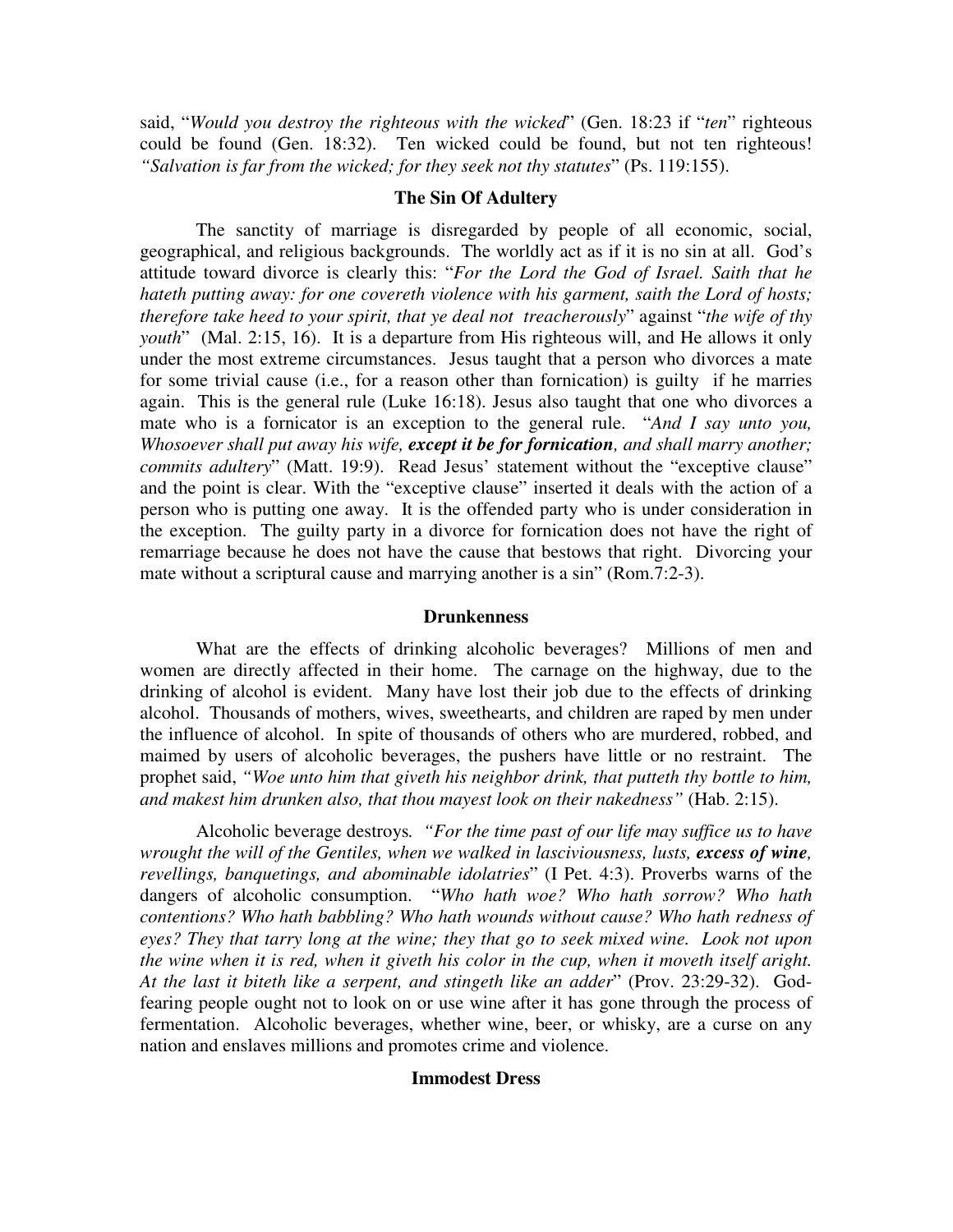The human body is not evil; it was declared "*very good*" (Gen. 1:31). "*And they were both naked, the man and his wife and were not ashamed"* (Gen. 2:25). Then came the fall of Adam and Eve. They listened to the false counsel of Satan

and rebelled against God's authority. When God came to Adam and Eve, after their sin, He did not tell them to take off their leaf aprons so as to "recapture their innocence." He indicated that they needed **more** clothing. "*Unto Adam also and to his wife did the Lord God make coats of skin and clothed them*" (Gen. 3:21).

Our situation in America with regard to fashion and the flaunting of flesh is a manifestation of man's rebellion against God. We are told that "nudity is nice." Clothes are advertised to be "daring," "sexy," "naughty and slightly wicked." This is the way of a sinful and perverse people. Paul gives special instruction to women in I Timothy 2:9. *"In like manner also, that women adorn themselves in modest apparel with shamefacedness and sobriety."* One's dress is a mirror of the heart. Paul urged that a Christian woman not show herself to be carnal and frivolous by her apparel. Instead, let her show her purity of heart with modest dress. Dress in good taste and appropriate for the situation, but never allow the world to set a fashion for you that involves the immoral and indecent.

#### **Gambling**

The sin of gambling comes in many forms. Casino gambling, wagering on horse and dog races, state lotteries, raffles, bingo games, and employees in business or office betting on the outcome of various sports events are ways that this sin is committed today. What then is gambling? It is the creation of an unnecessary risk in the hope of gaining something for nothing and with no prospect of producing anything for the general good of man.

There are three legitimate means of transferring money: (1) The law of labor; money is paid and earned by effort expended, (2) The law of exchange; a commodity is exchanged for its value in money, and (3) The law of love, where money is given without any expectation or desire for any return. Gambling does not involve gain by reason of labor (Eph. 4:28; 2 Thess. 3:10-13). It does not involve exchange of equal value; it does not involve a gift with no desire of return. The gambler is a parasite who seeks gain at the expense of the labor of others. It is essentially covetousness, the excessive desire to have what belongs to another, without exchange of service or money. This disposition of mind is condemned (Col. 3:5; I Tim. 6:10; I Thess. 4:11-12).

The fruits of gambling expose it as an evil practice. It attracts the criminal element, and produces broken homes, theft, drinking, suicide, and murder. Fine citizens and family men have become paupers, embezzlers, and suicidal because of the enticement of the gambling table. Jesus said, *"A good tree cannot bring forth evil fruit, neither can a corrupt tree bring forth good fruit. Wherefore by their fruits ye shall know them*" (Matt.7:18-20). Gambling becomes overpowering, a self-inflicted disease. It is inherently wrong.

#### **Pornography**

Our society is faced with the great problem of pornography and obscene literature. Immoral pictures and suggestive stories have their effect upon all who relish such, for they are designed to create within one unlawful desires. Sinful thought can become an established pattern (Gen. 6:5). The presence of this evil will keep men from aiming at the purity of heart enjoined by Jesus in Mathew 5:8. To allow our hearts to become mixed up with evils of a sinful world is detrimental to character, attitude, and feelings of right and wrong. Pornography defiles the mind of man by polluting it with impure and unholy thoughts. Our thinking is to be true, honest, just, pure, and lovely (Phil. 4:8).

Pornography is condemned as lasciviousness (Gal. 5:19). Lasciviousness is defined as